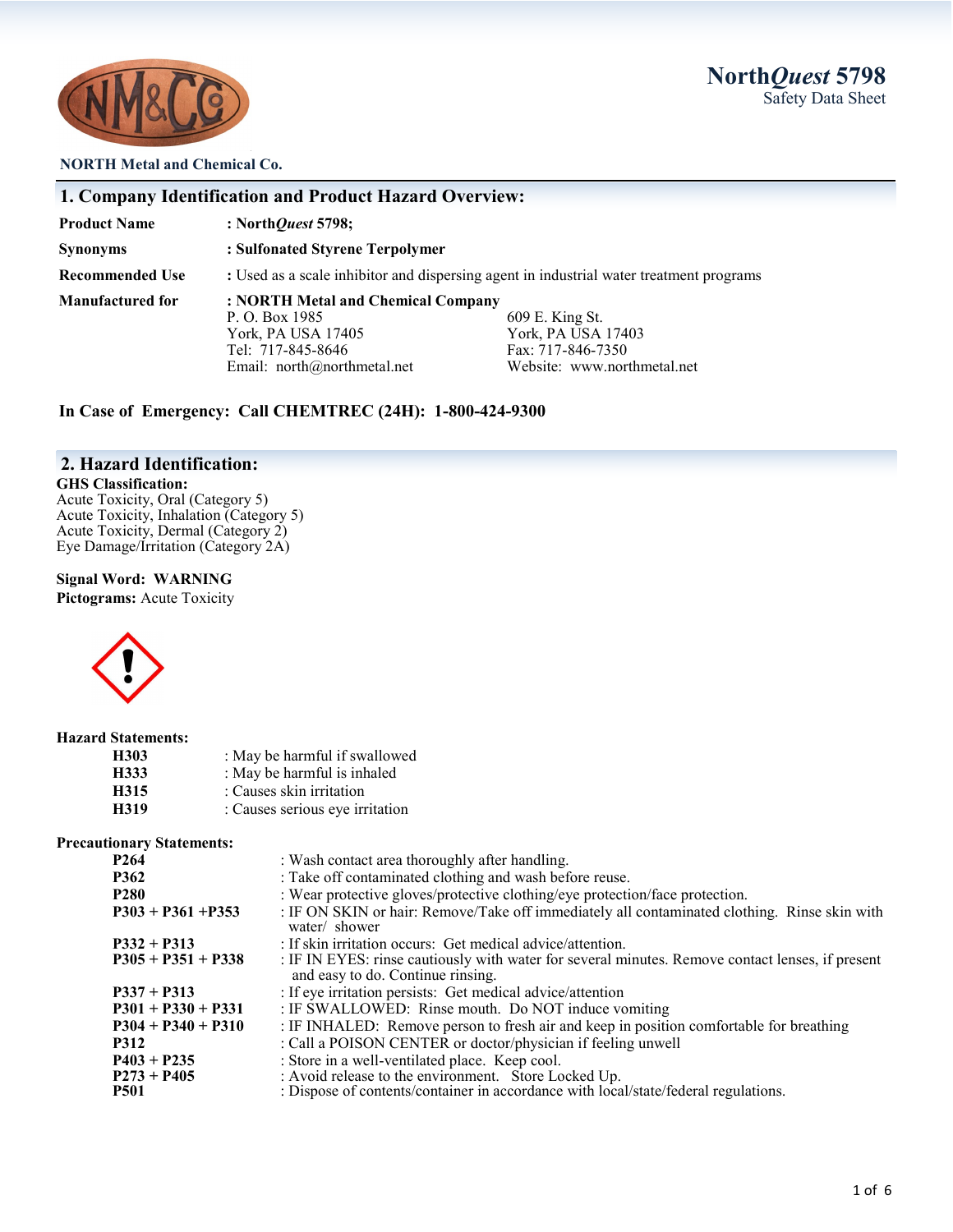## **3. Composition/Information on Ingredient:**

| <b>Chemical Name</b>    | : North Quest 5798,        |  |  |
|-------------------------|----------------------------|--|--|
| <b>Chemical Family</b>  | : Acrylic based Terpolymer |  |  |
| <b>Chemical Formula</b> | : Not applicable           |  |  |

| Substance:                           | <b>CAS Number:</b> | <b>Hazard</b> | Compo. $(\%$ ) |
|--------------------------------------|--------------------|---------------|----------------|
| <b>Terpolymer Sulfonated Styrene</b> | 68037-40-1         | Irritant      | Proprietary    |
| Water                                | 7732-18-5          |               | Proprietary    |

| 4. First Aid Measures: |                                                                                                   |
|------------------------|---------------------------------------------------------------------------------------------------|
| Eves                   | : Flush with running water for at least fifteen minutes. If irritation persists, get medical aid. |
| Skin                   | : Flush with running water for fifteen minutes. If irritation persists, get medical aid.          |

| Ingestion | : If the product is swallowed, first rinse mouth with water. Call doctor/physician/poison center |  |  |  |  |
|-----------|--------------------------------------------------------------------------------------------------|--|--|--|--|
|           | immediately. Do not induce vomiting. Never give anything by mouth to an unconscious person.      |  |  |  |  |
|           | If a person vomits, place him/her in recovery position so the vomit does not enter lungs.        |  |  |  |  |
|           |                                                                                                  |  |  |  |  |

**Inhalation** : If safe to do so, remove individual from further exposure. Keep warm and at rest. If cough or other symptoms develop, call doctor/poison center immediately.

| <b>PPE</b> for first |                                                     |
|----------------------|-----------------------------------------------------|
| responders           | : Gloves and safety goggles are highly recommended. |

# **5. Fire Fighting Measures:**

| Flash Point $(°C)$<br><b>Flammable Limits</b><br><b>Auto ignition Temp.</b><br><b>Flammable Class</b><br><b>Flame Propagation or</b><br><b>Burning Rate of Solids</b><br><b>General Hazard</b> | : Above $100 \text{ °C}/212 \text{ °F}$ .<br>: Not applicable.<br>: Not applicable.<br>: Not applicable.<br>: Not available.<br>: Evacuate personnel downwind in-order to avoid inhalation of irritating and/or harmful fumes and smoke.                                                                                                                                                                                                                                                                                                          |
|------------------------------------------------------------------------------------------------------------------------------------------------------------------------------------------------|---------------------------------------------------------------------------------------------------------------------------------------------------------------------------------------------------------------------------------------------------------------------------------------------------------------------------------------------------------------------------------------------------------------------------------------------------------------------------------------------------------------------------------------------------|
| <b>Extinguishing Media</b>                                                                                                                                                                     | : Carbon dioxide, extinguishing powder or water spray. Fight larger fires with water spray or alcohol-<br>resistant foam.                                                                                                                                                                                                                                                                                                                                                                                                                         |
| <b>Hazardous Combustion</b><br><b>Products</b>                                                                                                                                                 | : Carbon dioxide, Carbon Monoxide                                                                                                                                                                                                                                                                                                                                                                                                                                                                                                                 |
|                                                                                                                                                                                                | Fire Fighting Procedures: This product is a non-flammable substance. However, hazardous decomposition and combustion<br>products such as carbon and sulfur oxides are formed if product is burning. Material can splatter above<br>$100^{\circ}$ C/212 <sup>o</sup> F. Cool exposed containers with water spray to prevent over heating. Dry residue of the<br>product may also burn.                                                                                                                                                             |
|                                                                                                                                                                                                | Fire Fighting Equipment: Respiratory and eye protection are required for fire fighting personnel. Full protective equipment<br>(bunker gear) and self-contained breathing apparatus (SCBA) should be used for all indoor fires and any<br>significant outdoor fires. Evacuate area and fight fire from safe distance or a protected location. Move<br>fire-exposed containers, if allowable without sacrificing the safety of the firefighters. If possible,<br>firefighters should control run-off water to prevent environmental contamination. |
| <b>Sensitivity to Static Discharge</b>                                                                                                                                                         | : Not sensitive.                                                                                                                                                                                                                                                                                                                                                                                                                                                                                                                                  |
| <b>Sensitivity to Mechanical Impact:</b> Not sensitive.                                                                                                                                        |                                                                                                                                                                                                                                                                                                                                                                                                                                                                                                                                                   |

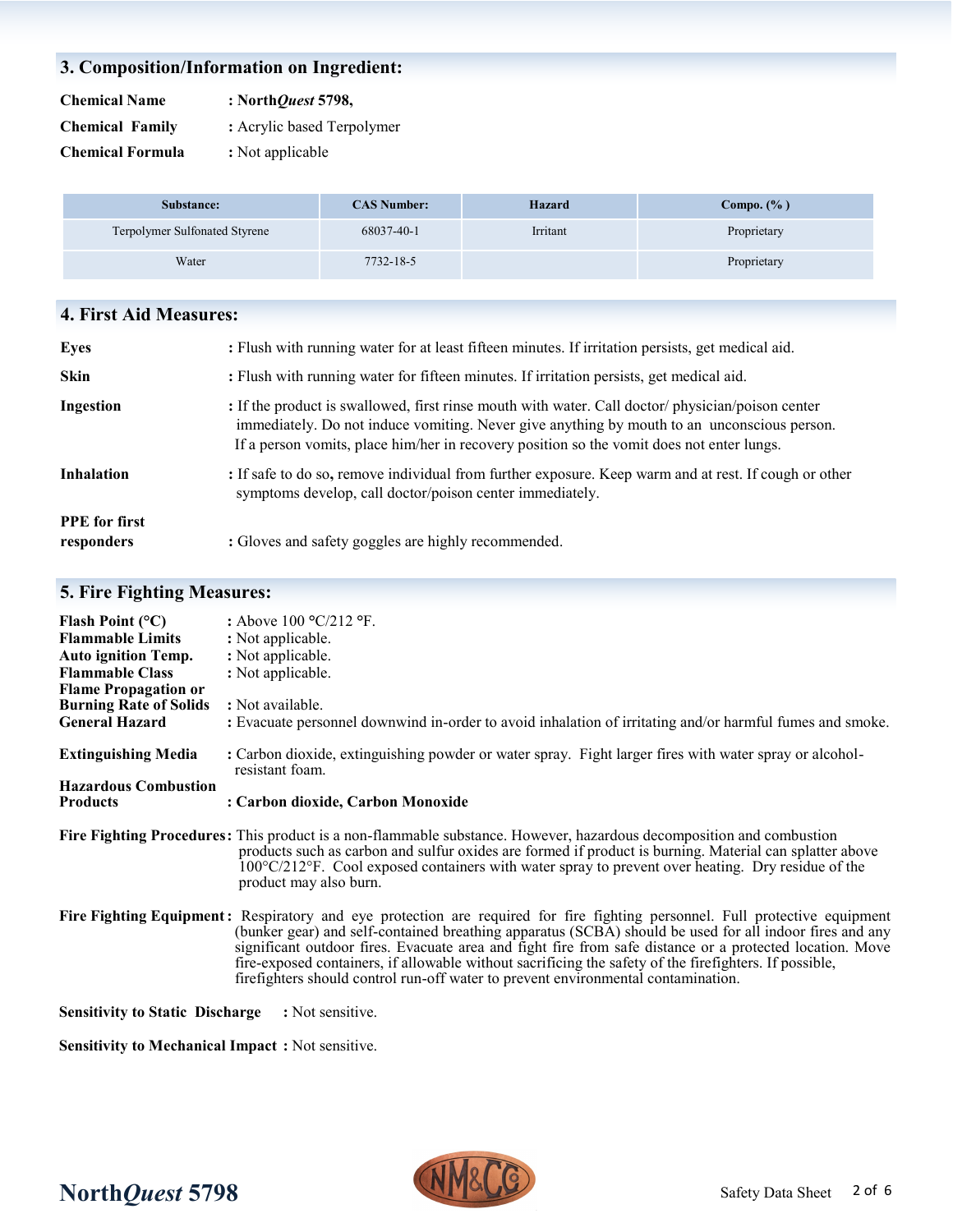### **6. Accidental Release Measures:**

# **Protective Gear for Personnel:**

|                                   | For Small Spill : Safety glasses or chemical splash goggles, chemically resistant gloves (rubber/latex), chemically<br>resistant boots, and any appropriate body protection to minimize direct contact to the skin.                                                                                                                                 |
|-----------------------------------|-----------------------------------------------------------------------------------------------------------------------------------------------------------------------------------------------------------------------------------------------------------------------------------------------------------------------------------------------------|
|                                   | For Large Spill: Triple gloves (rubber and nitrile over latex), chemical resistant suit, boots, hard hat, full face mask/an air<br>purifying respirator (NIOSH approved). Self contained breathing apparatus must be worn in situations<br>where fumigant gas generation and low oxygen levels are a consequence of contamination from the<br>leak. |
| <b>Spill Clean-up Procedures:</b> |                                                                                                                                                                                                                                                                                                                                                     |
|                                   | For Small Spill : In the event of a small spill, the leak should be contained with an absorbent pad and placed in a properly<br>labeled waste disposal container immediately. Clean the spill area with water. Do not let chemical/waste<br>enter the environment                                                                                   |
|                                   | For Large Spill: In the event of a large spill, contain the spill immediately and dispose according to state, federal, and<br>local hazardous waste regulation. Do not let chemical/waste enter the environment.                                                                                                                                    |
| <b>Environmental</b>              |                                                                                                                                                                                                                                                                                                                                                     |
| <b>Precaution</b>                 | : Water spill: use appropriate containment to avoid run off or release to sewer or other waterways.<br>Land spill: use appropriate containment to avoid run off or release to ground.<br>General precaution: remove containers of strong acid and alkali from the release area.                                                                     |
| <b>Release Notes</b>              | : If spill could potentially enter any waterway, including intermittent dry creeks, contact local authorities.                                                                                                                                                                                                                                      |

## **7. Handling and Storage:**

**Handling:** Avoid contact with eyes, skin, and clothing. Do not taste or swallow. Do not inhale vapor or mist. Use with adequate ventilation. For industrial use only! Keep away from sources of ignition. Handle in a manner consistent with good industrial/ manufacturing techniques and practices. Wash hands thoroughly with soap and water after use. Remove contaminated clothing and protective equipment before entering eating areas.

**Storage:** Store in a cool, dry well-ventilated area. Keep containers closed when not in use. Keep product isolated from incompatible materials/conditions such as freezing temperatures. Empty containers retain vapor and material residue. Observe all recommended safety precautions until container is cleaned, reconditioned or destroyed. Do not store with acids, alkalis, and oxidizing agents. Keep away from food, drink and animal feeding.

### **8. Exposure Controls and Personal Protection:**

| <b>Engineering Controls</b> | : Good general ventilation should be used. Ventilation rates should be matched to conditions. If<br>applicable, use process enclosures, local exhaust ventilation, or other engineering controls to maintain<br>airborne levels below recommended exposure limits. If exposure limits have not been established,<br>maintain airborne levels to an acceptable level. Eye wash facilities and emergency shower must be<br>available when handling this product. |
|-----------------------------|----------------------------------------------------------------------------------------------------------------------------------------------------------------------------------------------------------------------------------------------------------------------------------------------------------------------------------------------------------------------------------------------------------------------------------------------------------------|
| <b>Personal Protective</b>  |                                                                                                                                                                                                                                                                                                                                                                                                                                                                |
| Equipment                   | <b>Eyes and face:</b> Wear safety glasses with side shields or goggles when handling this material. OSHA<br>Standard - 29 CFR 1910.133 or ANSI Z87.1 - 2010                                                                                                                                                                                                                                                                                                    |
|                             | Skin: Avoid direct contact with skin. Wear chemically resistant gloves, apron, boots or whole bodysuit<br>when handling this product. OSHA Standard - 29 CFR1910.138                                                                                                                                                                                                                                                                                           |
|                             | <b>Respiratory:</b> Avoid breathing vapor or mist. Use NIOSH approved respiratory protection equipment<br>when air borne exposure is excessive. If used, full face-piece replaces the need for face shield and/or                                                                                                                                                                                                                                              |
|                             | chemical goggles. Consult the respirator manufacturer to determine the appropriate type of equipment                                                                                                                                                                                                                                                                                                                                                           |
|                             | for a given application. OSHA Standard CFR 1910.134                                                                                                                                                                                                                                                                                                                                                                                                            |
|                             | Work Hygienic Practices: Facilities storing or using this material should be equipped with emergency eyewash, and a safety<br>shower. Good personal hygiene practices should always be followed.                                                                                                                                                                                                                                                               |

**Exposure Limits:**

| Component:                 | OSHA STEL | OSHA PEL | ACGIH TLV | ACGIH STEL |
|----------------------------|-----------|----------|-----------|------------|
| Terpolymer of Acrylic Acid | N/A       | N/A      | N/A       | N/A        |

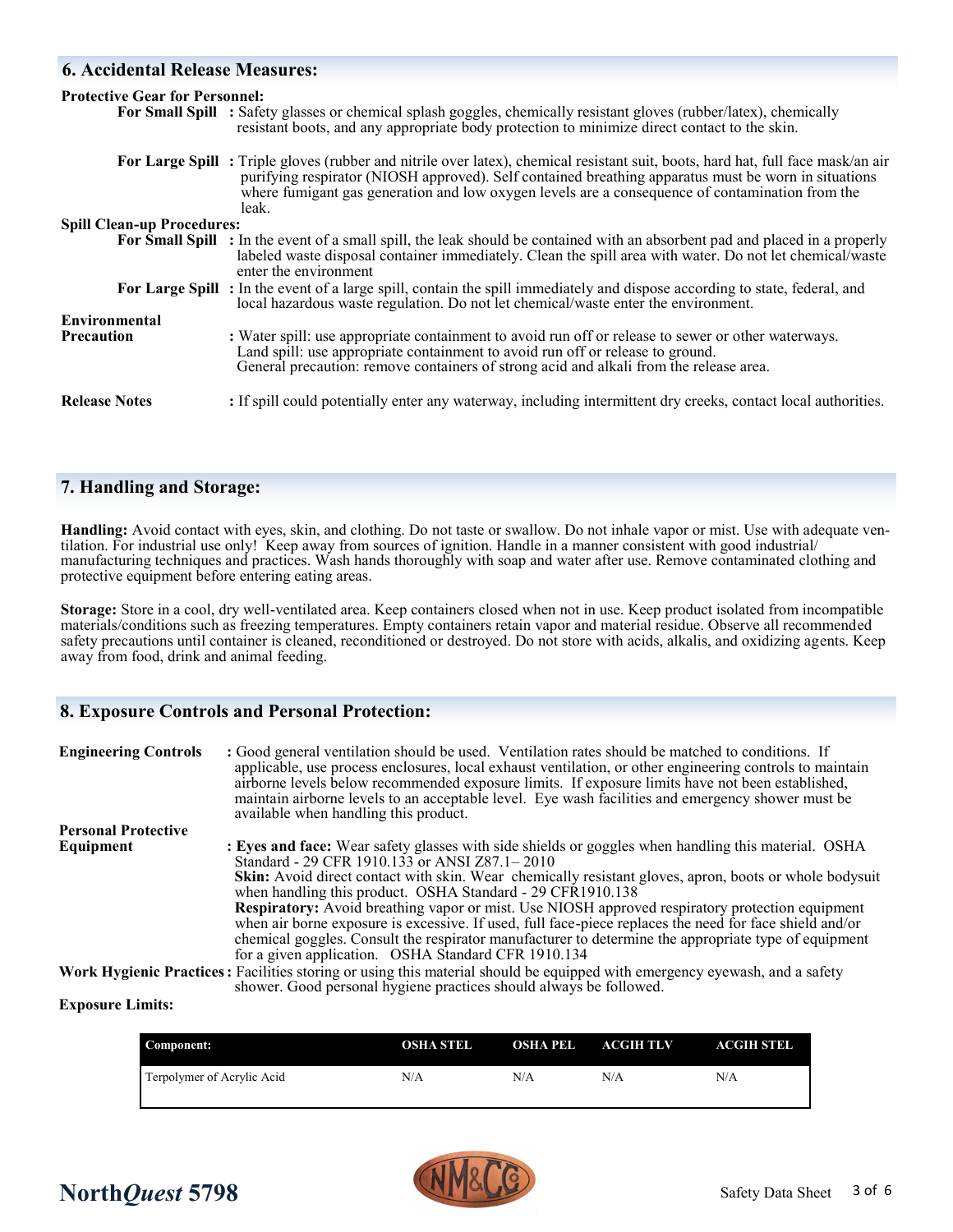| 9. Chemical and Physical Properties: |                           |                              |                                      |  |
|--------------------------------------|---------------------------|------------------------------|--------------------------------------|--|
| Appearance                           | : Slightly viscous liquid | <b>Decomposition Temp.</b>   | : Not available                      |  |
| Odor                                 | : Characteristic          | <b>Evaporation Rate</b>      | : Not applicable                     |  |
| <b>Odor threshold</b>                | : Not available           | <b>Flammability</b>          | : Not flammable                      |  |
| <b>Color</b>                         | : Amber color             | <b>Upper Explosive Limit</b> | : Not applicable                     |  |
| pH (1% Solution)                     | $: 2.5 - 4.0$             | <b>Vapor Pressure</b>        | : 17.5 mmHg @ 20 $\degree$ C (Water) |  |
| <b>Melting Point</b>                 | $: > -5$ °C               | <b>Vapor Density</b>         | : $1.20 \pm 0.05$ @ 25 °C            |  |
| <b>Freezing Point</b>                | $: < -5$ °C               | <b>Specific Gravity</b>      | $: 1.200 - 1.275$                    |  |
| <b>Boiling Range</b>                 | $: >100^{\circ}C$         | <b>Solubility</b>            | : Soluble in water                   |  |
| <b>Flash Point</b>                   | $: >100^{\circ}C$         | <b>Molecular Weight</b>      | :5000                                |  |
| Viscosity $25^{\circ}$ C (Cps)       | $: 1350 \text{ max}$      | <b>Auto Ignition Temp.</b>   | : Not applicable                     |  |

# **10. Stability and Reactivity:**

| <b>Stability</b>           | : The product is stable under normal ambient conditions of temperature and pressure.                                                                                                        |  |  |
|----------------------------|---------------------------------------------------------------------------------------------------------------------------------------------------------------------------------------------|--|--|
| Polymerization             | : Polymerization may occur at higher temperatures.                                                                                                                                          |  |  |
| <b>Hazardous</b>           | <b>Decomposition Products</b> : Thermal decomposition may yield acrylic monomers and hydrocarbons. Fire/burning of the product<br>may yield toxic fumes of carbon oxides and sulfur oxides. |  |  |
|                            | <b>Incompatible Materials</b> : Strong alkalis, amines, nitrites, sulfites, reducing agents, oxidizing agents.                                                                              |  |  |
| <b>Conditions to Avoid</b> | : Avoid exposure to extreme temperatures, contact with incompatible chemicals, uncontrolled contact<br>with accelerants. Protect from freezing. Keep away from direct sunlight.             |  |  |

# **11. Toxicological Information:**

| <b>Acute Toxicity:</b>                    |                  |                                                                                                                                                                                                                                                                                                                  |
|-------------------------------------------|------------------|------------------------------------------------------------------------------------------------------------------------------------------------------------------------------------------------------------------------------------------------------------------------------------------------------------------|
|                                           | Oral $LD_{50}$   | : $2500 \text{ mg/kg}$ (Rat)                                                                                                                                                                                                                                                                                     |
|                                           |                  | : $4600 \text{ mg/kg}$ (Mouse)                                                                                                                                                                                                                                                                                   |
|                                           | Dermal $LC_{50}$ | : No data available                                                                                                                                                                                                                                                                                              |
|                                           |                  | Inhalation $LD_{50}$ : No data available                                                                                                                                                                                                                                                                         |
| Corrosion/Irritation:                     |                  |                                                                                                                                                                                                                                                                                                                  |
| Skin                                      |                  | : May cause significant irritation to the skin. Can produce severe burns and destruction on contact with<br>any body tissue. Severity of the burn is dependent on contact with the body tissue and also the<br>concentration of acid along with the duration of contact. High exposure may cause kidney effects. |
| Eyes                                      |                  | : May cause significant irritation to the eyes.                                                                                                                                                                                                                                                                  |
| <b>Sensitization:</b>                     |                  |                                                                                                                                                                                                                                                                                                                  |
|                                           | Respiratory      | : No data available.                                                                                                                                                                                                                                                                                             |
| <b>Skin</b>                               |                  | : No data available.                                                                                                                                                                                                                                                                                             |
| Carcinogenicity                           |                  | : No data available.                                                                                                                                                                                                                                                                                             |
| Mutagenicity                              |                  | : No data available.                                                                                                                                                                                                                                                                                             |
| <b>Reproductive Effects</b>               |                  | : No data available.                                                                                                                                                                                                                                                                                             |
| <b>Teratogenic Effects</b>                |                  | : No data available.                                                                                                                                                                                                                                                                                             |
| <b>Routes of Exposure</b>                 |                  | : Eyes, Skin, Inhalation, Ingestion                                                                                                                                                                                                                                                                              |
| <b>Long Term Exposure Health Effects:</b> |                  |                                                                                                                                                                                                                                                                                                                  |

| Eyes       | : May cause significant irritation to the eyes. Over exposure can lead to redness and/or possible itching of                                                                                              |
|------------|-----------------------------------------------------------------------------------------------------------------------------------------------------------------------------------------------------------|
|            | the eyes.                                                                                                                                                                                                 |
| Skin       | : May cause significant irritation to the skin. Over exposure can lead to redness and/or possible itching of<br>the skin                                                                                  |
| Inhalation | : Moderately irritating if inhaled. Over exposure can lead to coughing, nasal congestion, tightness of the chest<br>and/or shortness of breath,                                                           |
| Ingestion  | : No more than slightly toxic if swallowed. Significant adverse health effects are not expected to develop<br>if only small amounts are swallowed. Over exposure can lead to possible nausea or vomiting. |
|            |                                                                                                                                                                                                           |



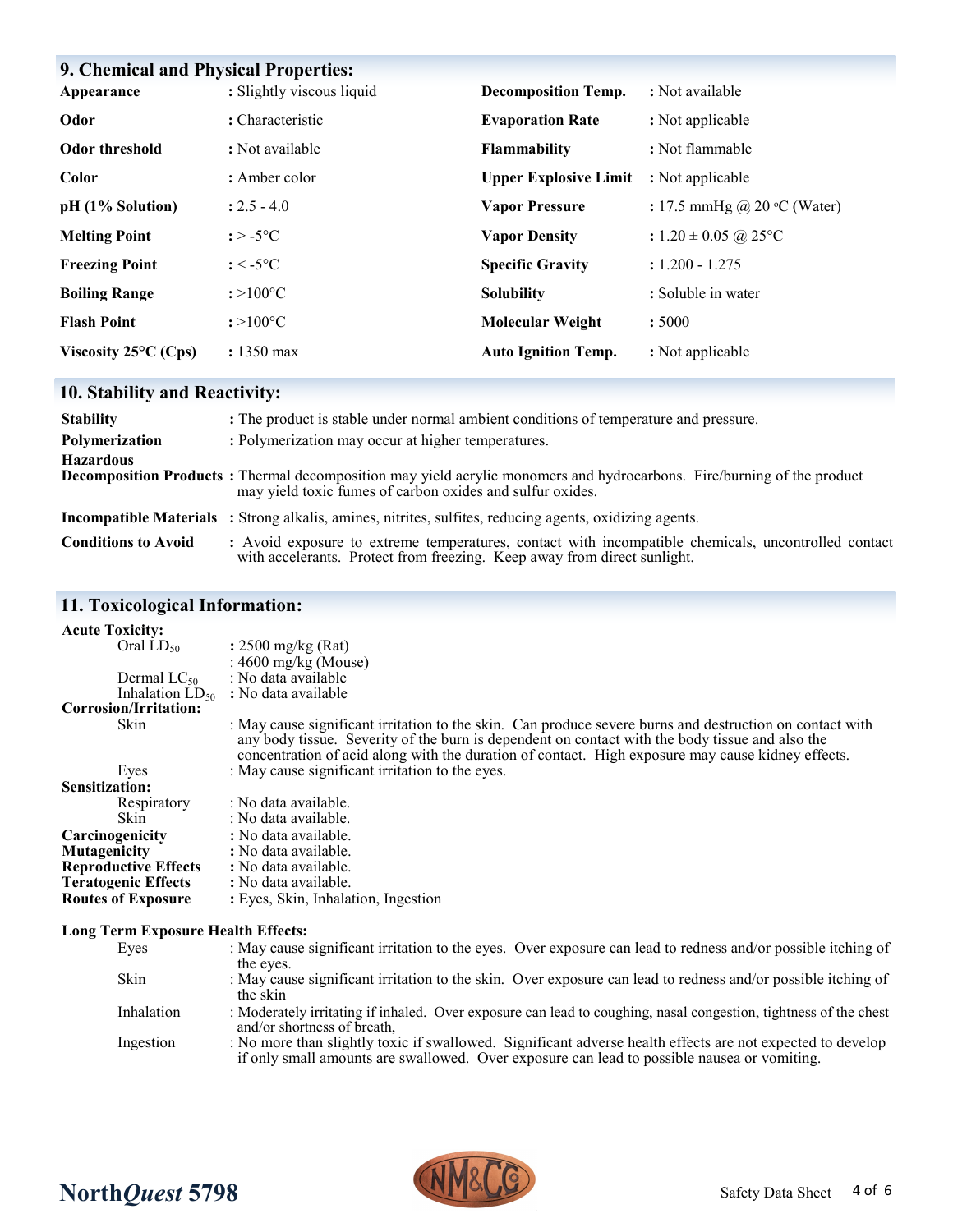## **12. Ecological Information:**

**All work practices must be aimed at eliminating environmental contamination. Do not allow undiluted product or large quantities to enter ground water or sewage systems. Release of large amounts of this product into aquatic environments may lead to a decrease in pH, which can be harmful to aquatic organisms.**

| <b>Biodegradability</b>                                 | : This product is partially biodegradable. Significant residue remains.                                                                       |  |  |
|---------------------------------------------------------|-----------------------------------------------------------------------------------------------------------------------------------------------|--|--|
| <b>Bioaccumulative</b><br><b>Potential</b>              | : No data available.                                                                                                                          |  |  |
| <b>Terrestrial Ecotoxicity</b>                          | : This material may be harmful or fatal to contaminated plants or animals, especially if large volumes are<br>released into the environments. |  |  |
| <b>Aquatic Ecotoxicity</b>                              | : LC <sub>50</sub> Rainbow trout $96h > 1,000$ mg/L<br>: LC <sub>50</sub> Bluegill sunfish (Lepomis macrochirus) $96h > 1,000$ mg/L           |  |  |
| <b>Aquatic Invertebrates:</b>                           | : $EC_{50}$ Daphnia Magna 48h > 1,000 mg/L                                                                                                    |  |  |
| <b>Mobility in Soil</b><br><b>Other Adverse Effects</b> | : No data available.<br>: No data available.                                                                                                  |  |  |

### **13. Disposal Considerations:**

| <b>Disposal Method</b>  | : Dispose of waste at an appropriate waste disposal facility according to current applicable laws and<br>regulations.                                                                                                          |
|-------------------------|--------------------------------------------------------------------------------------------------------------------------------------------------------------------------------------------------------------------------------|
| <b>For Large Spills</b> | : Contain material and call local authorities for emergency assistance.                                                                                                                                                        |
| <b>Product Disposal</b> | : Dispose of at a supervised incineration facility or an appropriate waste disposal facility according to<br>current applicable local, state and federal laws, regulations and product characteristics at time of<br>disposal. |
| <b>Empty Container</b>  | : Contaminated container should be labeled and disposed in accordance to local, state and federal laws and<br>regulations.                                                                                                     |
| <b>General Comments</b> | : Refer to section 6, accidental release measures for additional information.                                                                                                                                                  |

# **14. Transport Information:**

| <b>Regulatory</b><br><b>Information</b> | UN No. | <b>Proper Shipping Name</b> | <b>UN Class</b> | Packing<br>Group | Labels |
|-----------------------------------------|--------|-----------------------------|-----------------|------------------|--------|
| <b>US DOT</b>                           | None   | Not Regulated               | None            |                  | None   |
| <b>IMDG</b>                             | None   | Not Regulated               | None            |                  | None   |
| <b>IATA</b>                             | None   | Not Regulated               | None            |                  | None   |

### **15. Regulatory Information:**

### **U.S. FEDERAL REGULATIONS:**

**TSCA**: All components of this product are listed on the TSCA inventory.

**CERCLA**:

**SARA TITLE III (EPCRA) Section 313:** No components of this product are listed.

**SARA TITLE III (EPCRA) Section 311/312:** Acute Health Hazard



# **North***Quest* **5798** Safety Data Sheet